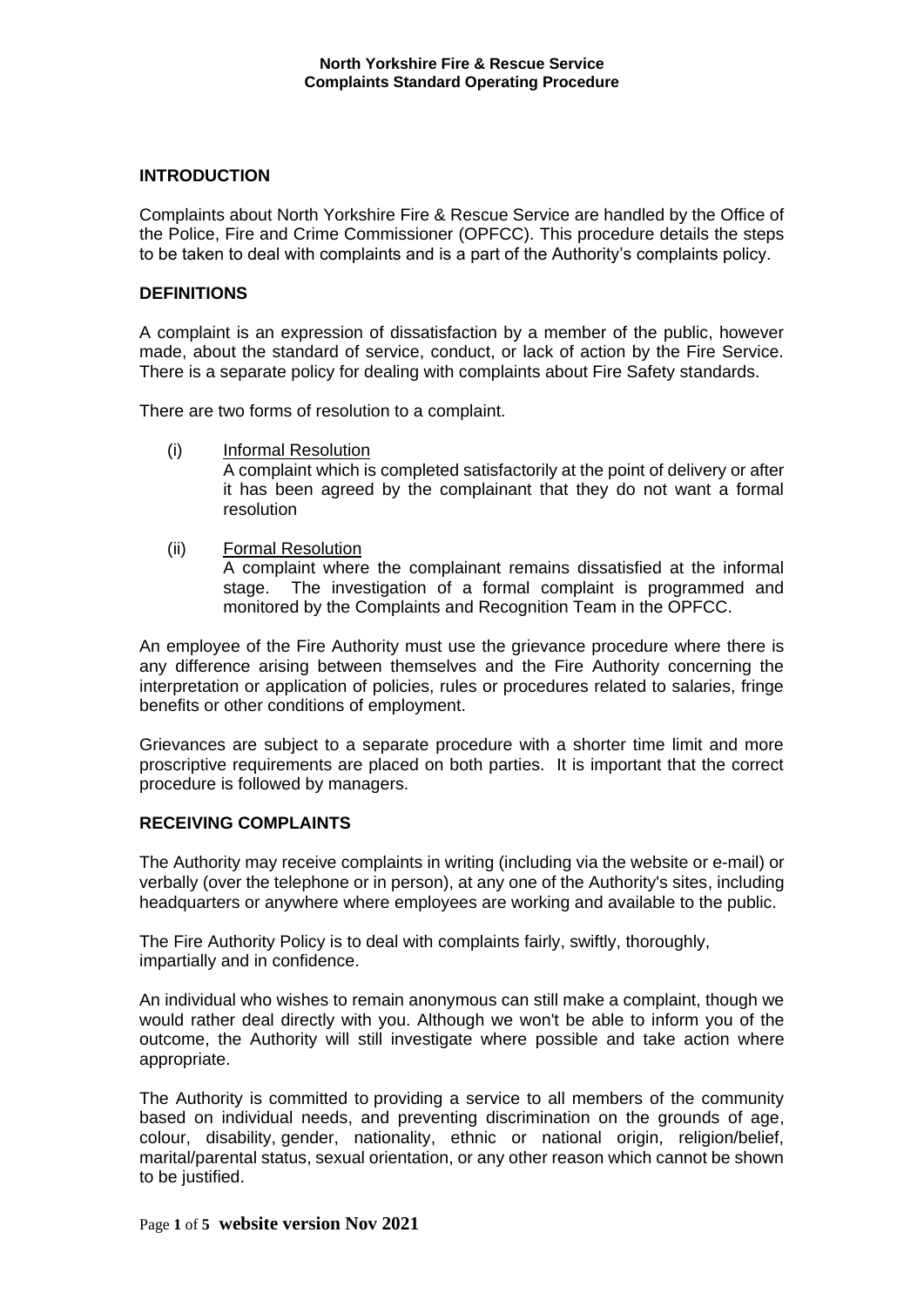The Authority has arrangements in place to help people who have difficulties in communicating or if English is not their first language. A Language Line facility is available within the organisation. This enables people who have difficulties communicating in English to be put directly in contact with an interpreter who will oversee the conversation. Letters and reports can also be produced in large print (16pt plain text), in Braille, on tape or in alternative formats.

# **First stage - Complaints received at station – handling complaints**

Where a complainant makes contact either in person; by phone; letter; via the website or e-mail, where possible, the first approach will be to try and achieve an informal resolution, directly with the complainant.

Any complaints received at the station, the appropriate manager should try and rectify informally within 10 calendar days of receiving the complaint.

After the 10-day period, if the complaint has not been resolved the complaint should be treated as a formal complaint and the manager should contact the Complaints and Recognition Team with the complainant's contact details and nature of the complaint.

The Complaints and Recognition Team should then follow the formal complaints procedure as detailed in Second Stage – Formal Complaints.

Where the complainant is not satisfied with an informal resolution and wishes to make it formal then the Second Stage – Formal Complaints must be followed.

# **First stage - Complaints received directly into the Complaints and Recognition Team**

Any complaints directly received by the Complaints and Recognition Team will be sent to the appropriate manager to review and try and rectify informally within 10 calendar days of receiving the complaint. After the 10 day period clarification will be sought from the manager whether they have been able to obtain an informal resolution or whether it needs to be progressed through the Second Stage – Formal Complaints route.

There may be occasions that warrant the complaint to be dealt with immediately as formal.

## **Second stage – formal complaints**

If the complaint was received at station and was not resolved informally, the appropriate manager will forward the details of the complaint to the Complaints and Recognition Team, these should include date received, contact details, nature of complaint and any other relevant details.

The Complaints and Recognition Team will follow this procedure:

- Written acknowledgement of receipt to complainant
- Nominate an Investigating Officer

## **REFERRALS**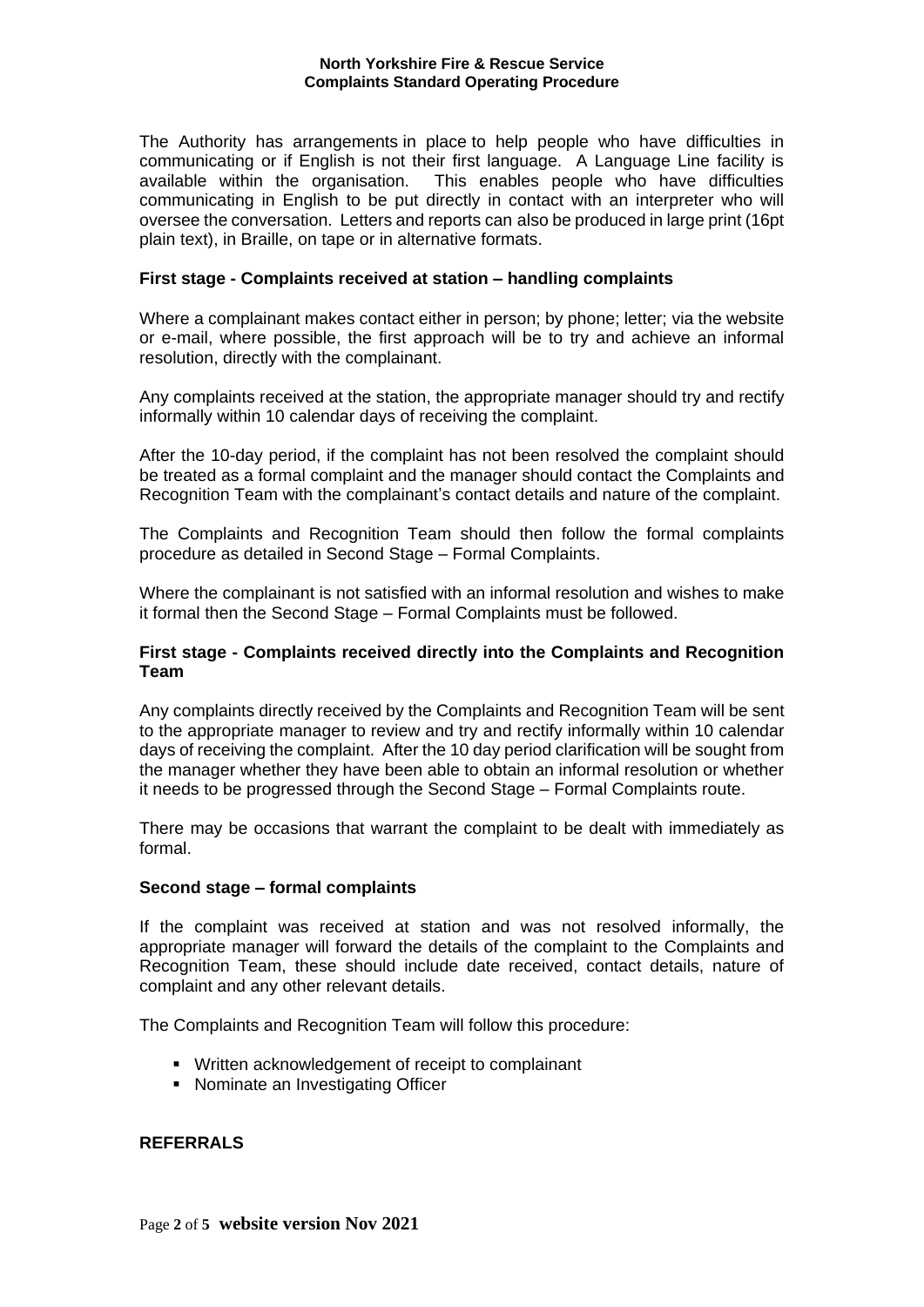The Complaints and Recognition Team will refer complaints for investigation within 2 working days of it being received as a complaint that requires formal resolution. It will not be sent to the manager that has been involved with the informal resolution process.

An Investigating Officer will be appointed to deal with the complaint as follows:

- a) The respective Station/Group Manager/Section Head for where the complaint relates to will be sent the complaint to investigate.
- b) If the complaint covers more than one district or involves a Group Manager / Section Head it will go to the appropriate Function Head to investigate.
- c) Complaints regarding Function Heads will be referred to the appropriate Principal Officer for a decision on the most appropriate Investigating Officer.
- d) Complaints regarding Principal Officers are covered by the Chief Fire Officer or Chief Finance Officer depending on the nature of the complaint.
- e) Complaints regarding the Chief Fire Officer are dealt with by the Police, Fire and Crime Commissioner.

# **ACKNOWLEDGEMENT**

The Complaints and Recognition Team will send a written acknowledgement within 5 working days of receipt of the complaint being made formal, to inform the complainant that the matter will be investigated and the name of the investigating officer and to expect a written outcome.

## **INVESTIGATIONS**

The nominated investigating officer is responsible for ensuring that a thorough investigation into the circumstances of the complaint is carried out. This may be done either by investigating personally or by appointing an assistant officer/s. In either case the investigating officer will contact the complainant within 5 working days to discuss the content of the complaint. Depending on the circumstances the investigating officer may need to visit the complainant or have dialogue with them.

There may be occasions where the investigating officer needs to meet with staff members to discuss the complaint. This meeting is an informal discussion to establish the facts to assist resolve the complaint.

## **CONFIDENTIALITY**

Complaints are to be dealt with in the strictest confidence. Obtain clarification from the complainant about whether they have any concerns about being identified as part of the investigation. If no consent is given or clarification has not obtained / given assume the complainant does not want to be identified during the investigation into the complaint.

# **FINAL OR INTERIM RESPONSES**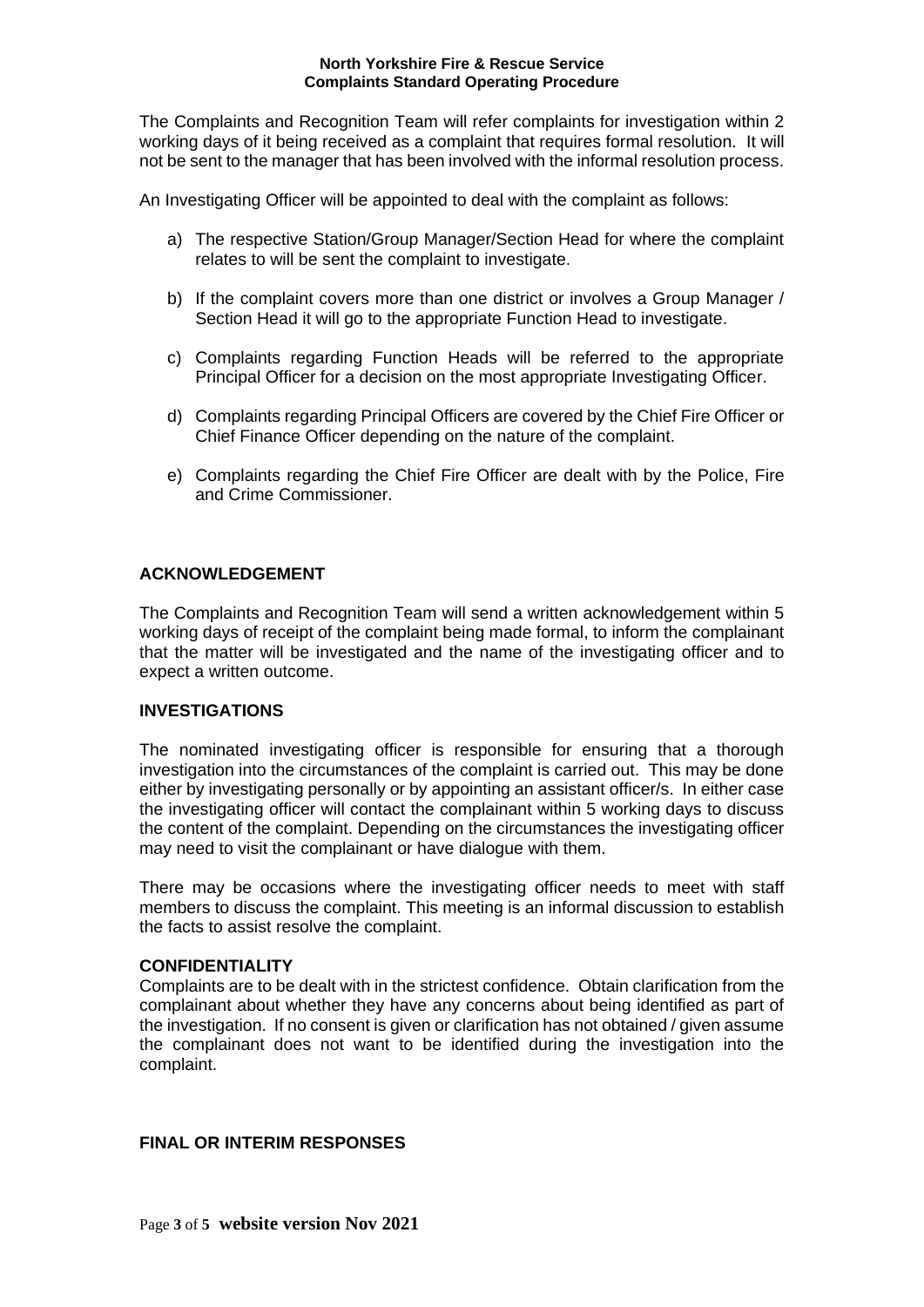In all cases investigating officers are to send a final outcome report, or an interim reply advising that the investigation is not yet complete, to the Complaints and Recognition Team within 28 working days of receipt of the formal complaint.

Under **no circumstances** should the investigating officer(s) send a final response directly to the complainant.

A copy of the outcome report is to be forwarded to the Complaints and Recognition Team where a broader response will be considered, if necessary.

In cases where the investigating officer has made recommendations but there is a question over what action is to be taken to resolve the complaint, the investigating officer is to forward the complaint to their respective line manager for advice regarding remedial or further action.

The Complaints and Recognition Team will inform the investigating officer that a response has been provided. At this stage, the investigating officer will inform staff members interviewed during the investigation that a response has been issued to the complainant and where appropriate the outcome of the complaint.

This must be kept securely and disposed of in accordance with the Retention Schedule.

# **APPEALS**

Complainants will be informed of their right to appeal and who to appeal to in the correspondence advising them of the outcome(s) of the investigation.

If complainants are not satisfied with the outcome, they can submit an appeal against this decision to the Complaints and Recognition Team. The appeal will be given to a nominated senior officer, who will investigate the whole case. Following the investigation, a letter will be sent to the complainant detailing their findings. If still not satisfied with the outcome at the end of the appeal procedure, a complaint can be made to the Local Government Ombudsman.

# **TIMESCALES**

The appropriate manager will be given 10 calendar days to achieve informal resolution.

If informal resolution is not achieved the complaint will be progress through the formal stage. The investigating officer will be given 28 working days from the date the complaint was made formal to send a final / interim report to the Complaints and Recognition Team.

The Complaints and Recognition Team will respond to the complainant within 5 working days of receiving the final / interim report.

If the complainant appeals against the outcome, the case will be reviewed within 20 working days from receipt of the appeal.

## **COMPLAINTS REGISTER**